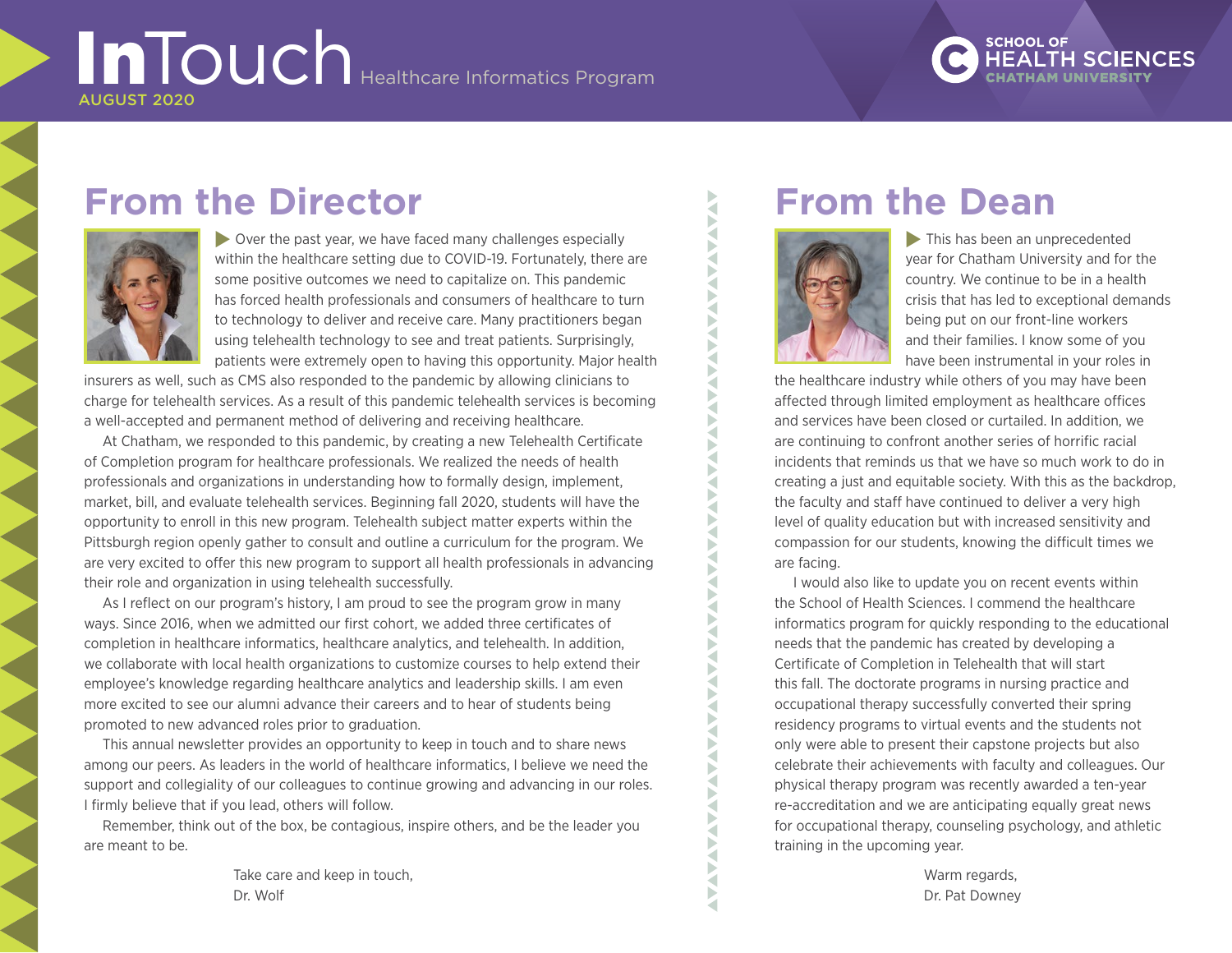## **From the Alumni Chair**



 $\blacktriangleright$  As our world continues to work through a pandemic, continued education and healthcare advancements are driving the force of healthcare patient safety. Much of our community is finding new ways of communicating and triaging healthcare requests. Telehealth has become a new normal in health care worldwide. Patient/ consumers want to talk to a caregiver now, they want to be triaged immediately, and if unnecessary, they would prefer not to go to a physician's office or sit in an ER wait room. This creates an urgent need for a secure telehealth solution during the current

pandemic. While studying in the MHI program, I had the benefit of learning greatly of telehealth services.

Now, in today's ever-changing healthcare IT world, there has never been a greater need for telehealth services. Being able to maintain continuity of care to the extent possible can avoid negative consequences from delayed care. Remote access to healthcare services can increase participation for those who are medically or socially vulnerable or who do not have the capacity to access a healthcare provider. As your alumni chair, I recommend learning more about current healthcare IT advancements such as telehealth, and educate yourselves on how potential technological advances can reduce a trip to the doctor's office or alleviate the inconvenience of visiting a doctor's office or ER.

> Best, Sasa Miskovic

#### 

## ADJUNCT FACULTY SPOTLIGHT

## **Meet Dr. Joan Kiel**

I Joan M. Kiel, Ph.D., CHPS has a keen interest in healthcare informatics as the driving force to effectuate the delivery of healthcare. Dr. Kiel has been an intricate part of the MHI program since its inception. For approximately 15 years, she has held an adjunct faculty position at Chatham University, guiding students in curricular content connecting theory to practice.

Dr. Kiel is the author/co-editor of four books and one manual focusing on healthcare information technology and has over 25 peer review journal publications and book chapters. Currently, she is working on the 5th edition of the very successful book, *Healthcare Information Management Systems,* due out in 2021. She has presented internationally, nationally, and regionally with a focus on HIPAA, healthcare operations, and healthcare informatics. Dr. Kiel has been the keynote

speaker for faculty development presentations at various schools including The University of North Carolina, Thomas Jefferson University, Howard University, and East Tennessee State University.

Dr. Kiel has taught in the on-ground and on-line environments. Her philosophy for teaching is "to tie theory to practice" such that students must be able to not only know but also to develop a skill set to "do" what employers demand and to integrate the material into their everyday work environments. We are honored to have Dr. Kiel supporting our program and influencing our students to be leaders in healthcare informatics. Thanks Dr. Kiel for all you do. Chatham greatly appreciates your knowledge, expertise, and support.

## Admissions Hosts Virtual Graduate Open House

Due to the COVID-19 pandemic, Chatham University is moving to online/virtual graduate open houses. Prospective students can learn about graduate funding opportunities, attend presentations hosted by faculty in their intended area of study, and meet potential future classmates, all from the comfort and safety of a synchronous webinar. Prospective students who attended stated they loved the virtual event and were very pleased.

If you know of someone interested in attending a synchronous open house to learn more about the MHI program, they can register at chatham.edu/events, or contact our Office of Admission directly at 412-365-1825.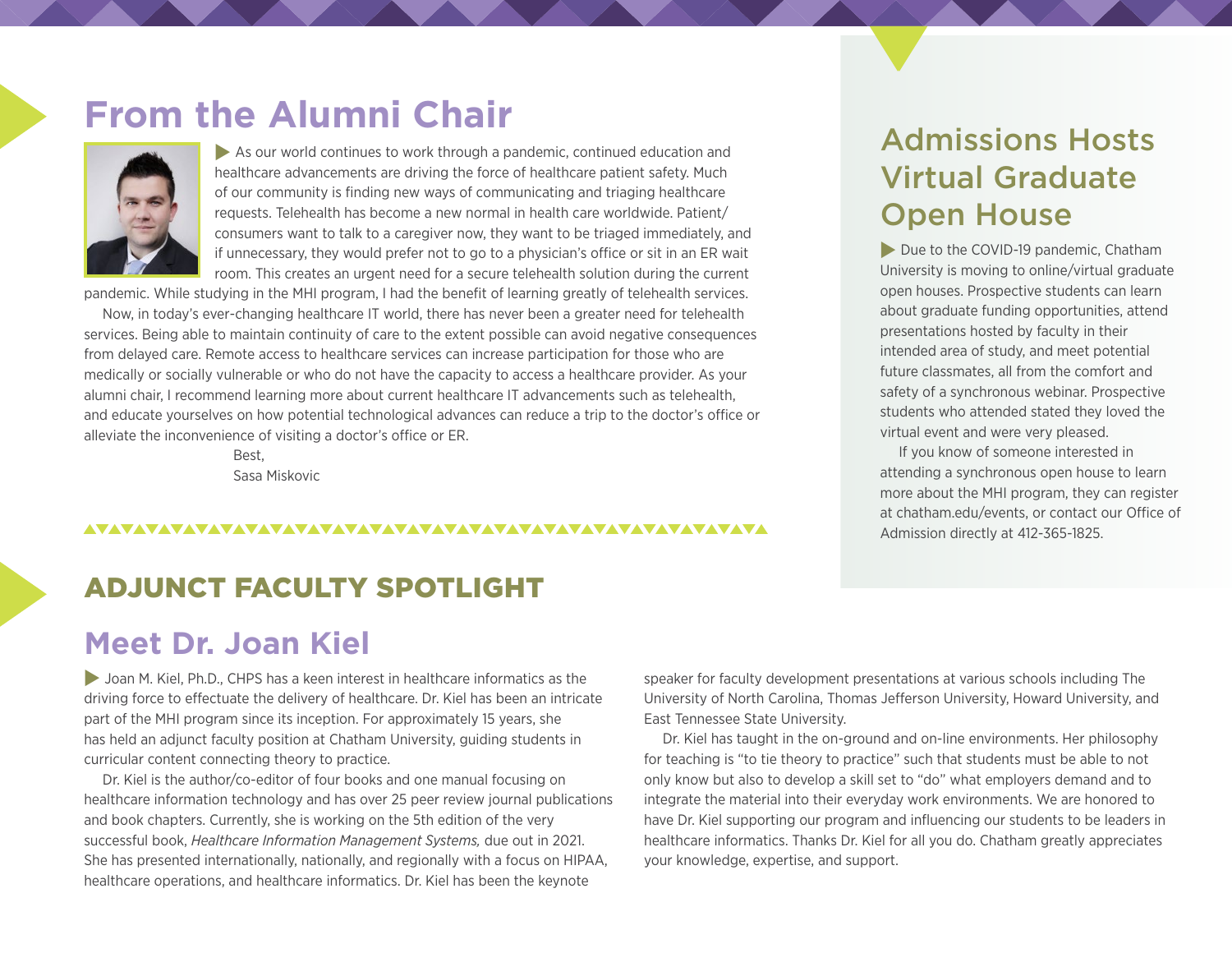## STUDENT SPOTLIGHT



## **Kimberly Fink, MHI '21**

 $\blacktriangleright$  Kimberly Fink is currently a project consultant at Highmark Inc. She has been in the healthcare industry for approximately 16 years and

has experience in the clinical industry and in the IT healthcare industry. In her current role, she consults with businesses throughout the project lifecycle. She ensures projects are on-budget, on-schedule, onscope, handles any issues that arise, amongst many other things. As a project consultant, she has many projects she is responsible for and needs to ensure that she can review several reports on a weekly basis for each of her projects. Recently, her director nominated her to be the "Risk Process Owner" for the team's projects, where she is responsible for gathering many pieces of information to identify a risk score and

the priority of the project. She has created numerous Standard Operating Procedures (SOP's) for her current team and for other job roles she previously held.

Her future ambition is to be a manager or director at Highmark Inc. She would like to get into the informatics department at Highmark, as she previously worked in informatics at Allegheny Health Network and really enjoyed what she did. In this previous informatics role, she worked with many different teams and visited clinical sites and met with providers to outline what they were doing right and what could be improves. A role she really enjoyed and hopes to have at Highmark in the future.

Kim chose the MHI program at Chatham University based on recommendations by a coworker at Highmark who was in the program. Kim remembers

### ALUMNI SPOTLIGHT



## **Madeline Hanes, MHI '19**

 $\blacktriangleright$  Maddy graduated in spring of 2019 as a member of the second cohort of Chatham University informatics students. She has her undergrade degree in psychology & nursing. Her career began in 2007 within the hospital setting while completing her nursing degree and continued to grow throughout the years. She found her passion for healthcare informatics when she entered the Information Systems Department. Currently, Maddy

is the director of clinical informatics for Heritage Valley Health System. She is responsible for the electronic healthcare record within the hospital system, bridging the gap between IT and the clinical world.

She has a wonderful support system at home in her husband and two children, who allow her to continue to focus on her passion in healthcare informatics. She enjoys outdoor activities; in the winter, skiing, and in the summer, running. She looks forward to continuing to contribute to both healthcare and healthcare informatics education for many years to come.

having a conversation with the individual and having them specifically state how much they loved Chatham and the MHI program. Kim debated for years to get her graduate degree, as her career had always been busy, however, she decided to take the leap to better her future. She noted, "my coworker was right; I do not regret my decision." Kim has had a pleasant experience at Chatham and is happy she enrolled, for she admits learning so much in the MHI program helping her land a future role.

#### **Student Achievements & News**

#### **Aaron Thomas, MHI '21**

In 2020, Aaron was promoted to a clinical systems analyst in Allegheny Health Network's Division of Infectious Disease. Aaron will be using Tableau, SQL, and R (all key concepts covered in the MHI curriculum!

#### **Alumni Achievements & News**

#### **Nikki Bryan, MHI '18**

In May 2020, ScreenPoint Medical of the Netherlands appointed Nikki as VP of Sales for the United States. She will work with various groups in advancing their main product, Transpara artificial intelligence for mammography. Previously she was the national director of women's health for seven years as a member of the Fujifilm Medical Systems organization. Read more [here](https://www.prweb.com/releases/screenpoint_medical_announces_key_senior_leadership_hire_vice_president_of_sales_for_the_us/prweb17119234.htm).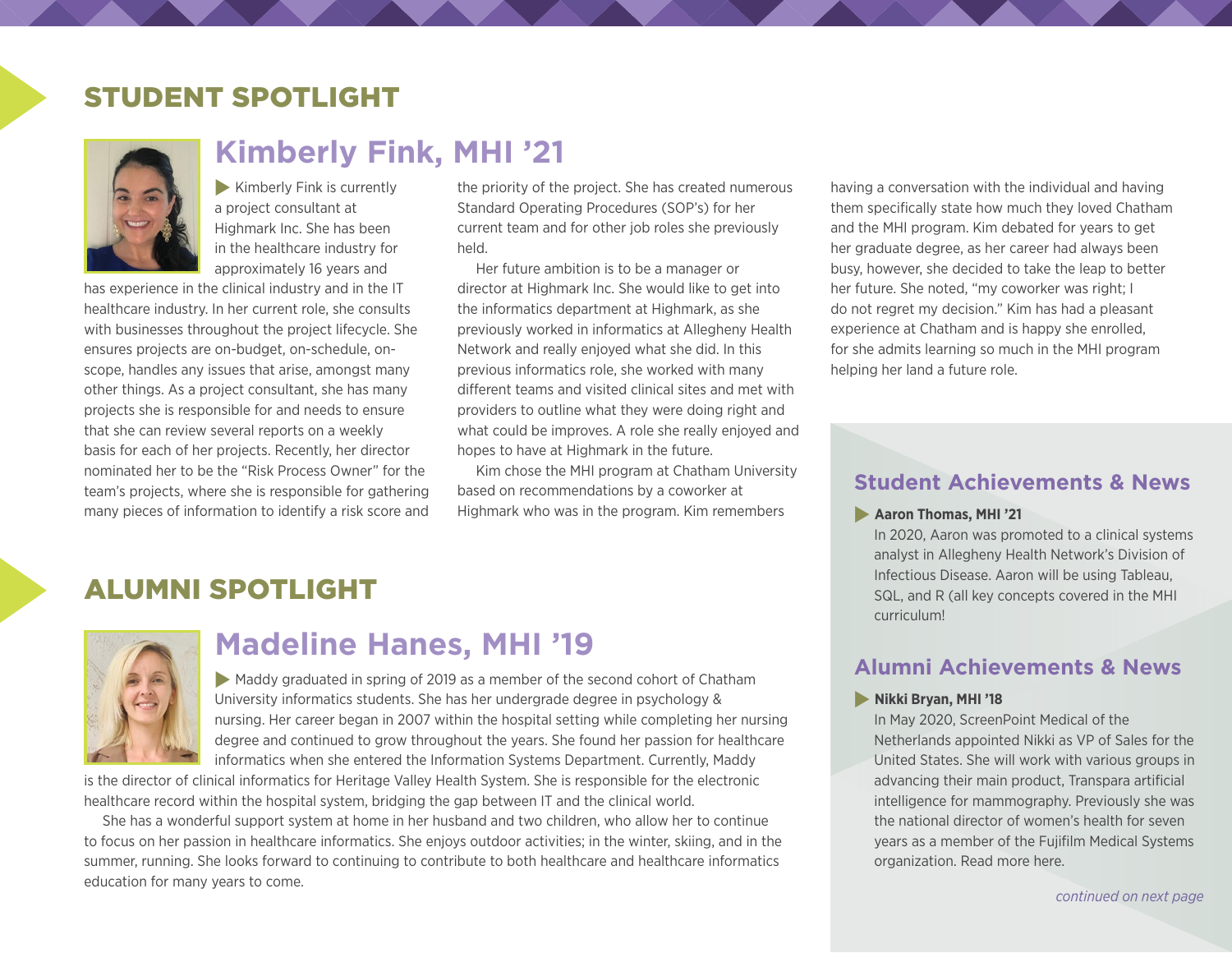### NEW PROGRAM

## Certificate of Completion Programs Grow: Telehealth to Open Fall 2020

 $\blacktriangleright$  At Chatham, we listen to our students and try to respond to current needs of health professionals. As a result of COVID-19, healthcare has experienced many changes in how we treat and care for our patients. Changes that impact all healthcare providers regardless of degree or specialty. At Chatham we responded to this change and created a Telehealth Certificate of Completion program to begin fall 2020.

The certificate is a non-degree seeking program requiring the completion of four online courses (12 credits). Upon completion of the courses, one has an option of transferring credits into the graduate MHI program and continuing their studies. To learn more about the new certificate programs visit us at [www.chatham.edu](https://www.chatham.edu/academics/graduate/telehealth-certificate/index.html) > Academics > Graduate Degrees.

#### 



## **Welcome Dr. Rao Nemani**

 $\blacktriangleright$  To support our program's analytic needs, Dr. Rao Nemani joined our adjunct faculty team in the summer of 2020. Dr. Nemani comes to us with a wealth of experience working in healthcare analytics. He has been instrumental in designing course content for a new elective course titled HCI 525 Advanced Analytics being offered in fall 2020

for the first time. The course will assist students to advance their knowledge and skills regarding advanced analytical methods. Using tableau, students will obtain a higher level of understanding in applying and manipulating advanced visual analytics while debating predictive analytics, being introduced to machine learning with "R", clustering, and cohort analysis. Students interested in taking this course will work with their advisor to determine if HCI525 will replace HCI502, 503 or 506. Welcome Dr. Nemani, we look forward to working with you.

#### **Alumni News** *continued*

#### **Scott Mattila, MHI '18**

In 2019, Scott accepted a position as a principal consultant where he is helping leadership teams in a healthcare payer environment implement regulatory frameworks and doing transformation across the IT landscape, while instilling best practices and organizational efficiencies. Additionally, Scott has been an adjunct professor for Duquesne University, where he currently leads a course titled "Introduction yo Health Information Management, Policy and Health Information Systems" within the health information management and health administration programs.

#### **Annette Aho, MHI '19**

Accepted new position as project manager at Highmark Health in May 2020.

#### **Veronica Landy, MHI '19**

Accepted a position as manager of care management for community medicine at UPMC which will allow her to use the data analytical skills gained in the program to assess readmission rates when performing post discharge outreach.

#### **Catherine Dennis, MHI '20**

Cassie accepted a clinical informatics specialist position at Allegheny Health Network. She will be joining the data and reporting clinical informatics team. Cassie accepted this new role after completing the MHI internship required as part of the graduate program within this department.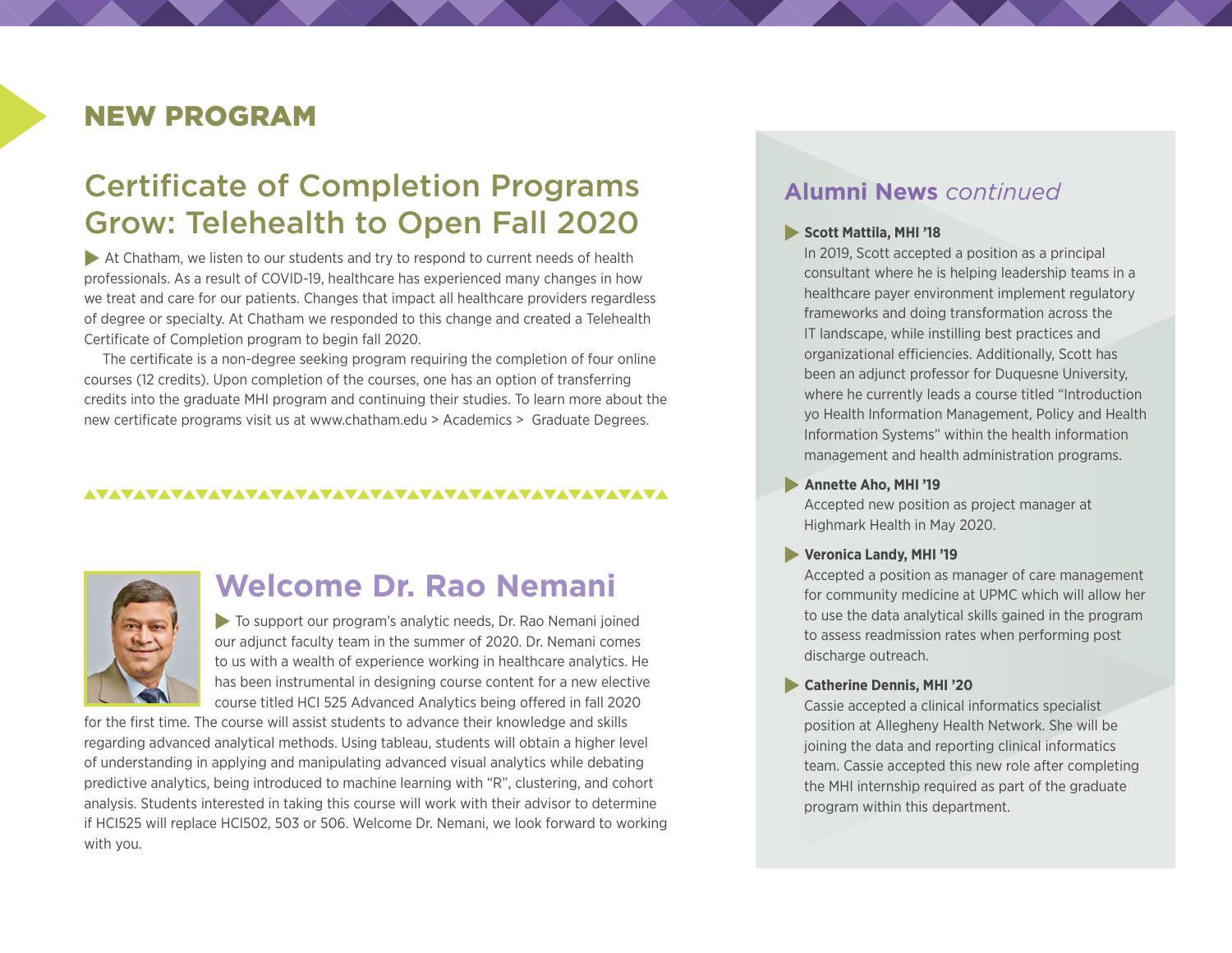## NEWS FROM HIMSS

## **WPA HIMSS a Collaborative Partner**

 $\blacktriangleright$  The MHI program at Chatham University is a gold sponsor of the Western Pennsylvania Chapter of HIMSS (Healthcare Information and Management Systems Society). HIMSS is a global organization that continues to embrace and educate today's healthcare leaders in the transformation of health through information. The WPA HIMSS Chapter provides local forums to discuss issues regarding technology and information systems within a healthcare system. Chatham partners with WPA HIMSS to offer networking educational programs.

On December 11, 2019, Chatham sponsored a program titled "Bringing the Body Into the Computer: Immersive Technology." The program focused on how applications of immersive technology can be useful in a healthcare related setting. As technology matures and research on applications become more common, a variety of current healthcare applications of immersive technology demonstrate a novel approach to healthcare education using the innovative technologies. To learn more about WPA HIMSS or to become a member of the chapter, visit [www.westernpahimss.org/about](https://www.westernpahimss.org/about/).

To explore HIMSS opportunities at a national level, visit [www.himss.org](https://www.himss.org/).



*Since 2017, Chatham's healthcare informatics program has been acknowledged as an Approved Education Partner (AEP) of HIMSS. As a result of meeting HIMSS's rigorous standards for quality health IT and healthcare education. Chatham joined an exclusive group of organizations authorized to offer HIMSS approved healthcare and health information technology education and training programs that prepare candidates for advanced knowledge in health IT or healthcare. Being an approved AEP students are provided a solid foundation to prepare in taking the [CAHIMS](http://www.himss.org/health-it-certification/cahims) or [CPHIMS](http://www.himss.org/health-it-certification/cphims) exam. In April 2020, Chatham submitting a renewal application outlining program changes, key initiatives to improve or extend the existing program. Chatham received an additional 3-year approval period as an Approved Education Partner extending to 2023.* 

#### **Informatics Networking Event at Chatham U.**

 $\blacksquare$  In December 2019, Chatham collaborated with WPA HIMSS to sponsor a networking event titled "Bringing the Body into the Computer: Immersive Technology." Students, faculty, professionals, and alumni gathered to hear firsthand how applications of immersive technology in healthcare have been accelerating at an increasingly rapid pace in the last few years as the technology matures and research on applications become more common. Chatham Assistant Professor Doug North Cook introduced a variety of current healthcare applications of immersive technology, demonstrated a novel approach to healthcare education using these technologies, and provided an opportunity for discussion about what is currently possible.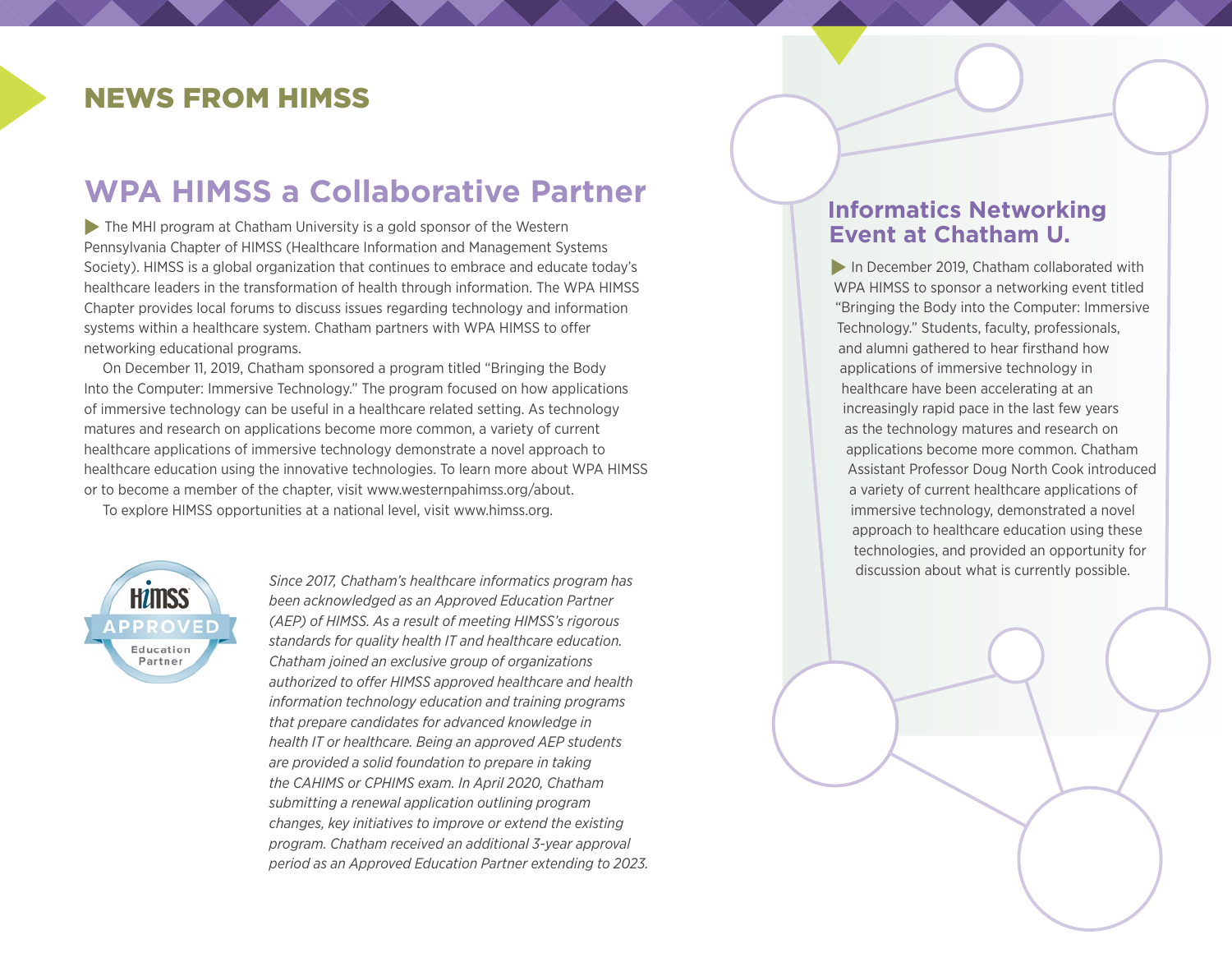#### MENTOR SPOTLIGHT

### **Katie Jeffries, MSN, RN**



 $\blacktriangleright$  Katie Jeffries, MSN, RN is the manager of the data and reporting clinical informatics team at Allegheny Health Network's Information Technology Division. Through a mutual work contact, she offered in the summer of 2019 to meet with one of our MHI students who was seeking a mentor to support her during her internship immersion. Having no prior knowledge of the student or Chatham's MHI program,

Katie openly and willingly accepted to mentor the student through 120 hours of internship experiences. The student shared:

*"Katie is a highly valuable member of the AHN informatics/IT program, and her time is highly in demand and often stretched thin with meetings and tasks that only she has the skill and knowledge to complete. Despite this, she did not hesitate to allow me to intern with her. She and her team welcomed me and never made me feel like a burden. She thoughtfully arranged for me to be a part of meetings and projects to provide the best exposure for me as a beginner to the field. Even though much of our time was spent running from meeting to meeting, she took the time to* 

*give me her experienced outlook on the projects I was sitting in on. The exposure she provided me as an intern was invaluable to my education. Beyond this, she also encouraged me to apply for an open position on her team. The ideal intern experience culminates to a satisfying job, which is what I have been lucky enough to experience under Katie's guidance."*

Katie's team supports a vision of data-driven health care and works to increase the accessibility, understanding, and utilization of data and analytics that drive improved patient care. Katie's nursing career began at Forbes Hospital, where through her work in direct patient care she found a passion for using technology in healthcare and for teaching and mentoring. Since making the transition from direct care to the information technology team, she has participated in a new EHR Implementation from the ground up, converting the health system from six separate legacy EHRs to one integrated network. Katie began mentoring informatics students to help provide the real-life experiences on the job and finds it rewarding to help connect theory with active work that students can observe or be a part of.

## Becoming a Mentor

 $\blacktriangleright$  A mentor is one who offers advice or assists in training a less experienced person such as an intern and becomes a trusted adviser to the individual. Mentoring is a formal arrangement between the intern and the experienced person for a defined period. Mentors serve as role models, working with an academic institution to support the intern throughout their internship in meeting the program objectives. Internship is defined as

"a form of experiential learning that integrates knowledge and theory learned in the classroom with practical application and skills development in a professional setting. Internships give students the opportunity to gain valuable applied experience and make connections in professional fields they are considering for career paths; and give employers the opportunity to guide and evaluate talent" (National Association of Colleges & Employers,

2017; [www.naceweb.org/about-us/advocacy/](http://www.naceweb.org/about-us/advocacy/position-statements/position-statement-us-internships/) [position-statements/position-statement-us](http://www.naceweb.org/about-us/advocacy/position-statements/position-statement-us-internships/)[internships](http://www.naceweb.org/about-us/advocacy/position-statements/position-statement-us-internships/)).

This level of learning would not be possible without the skilled, expert professionals who act as mentors for our students. **If you are interested in becoming a mentor,** please contact Dr. Wolf at dwolf@chatham.edu.